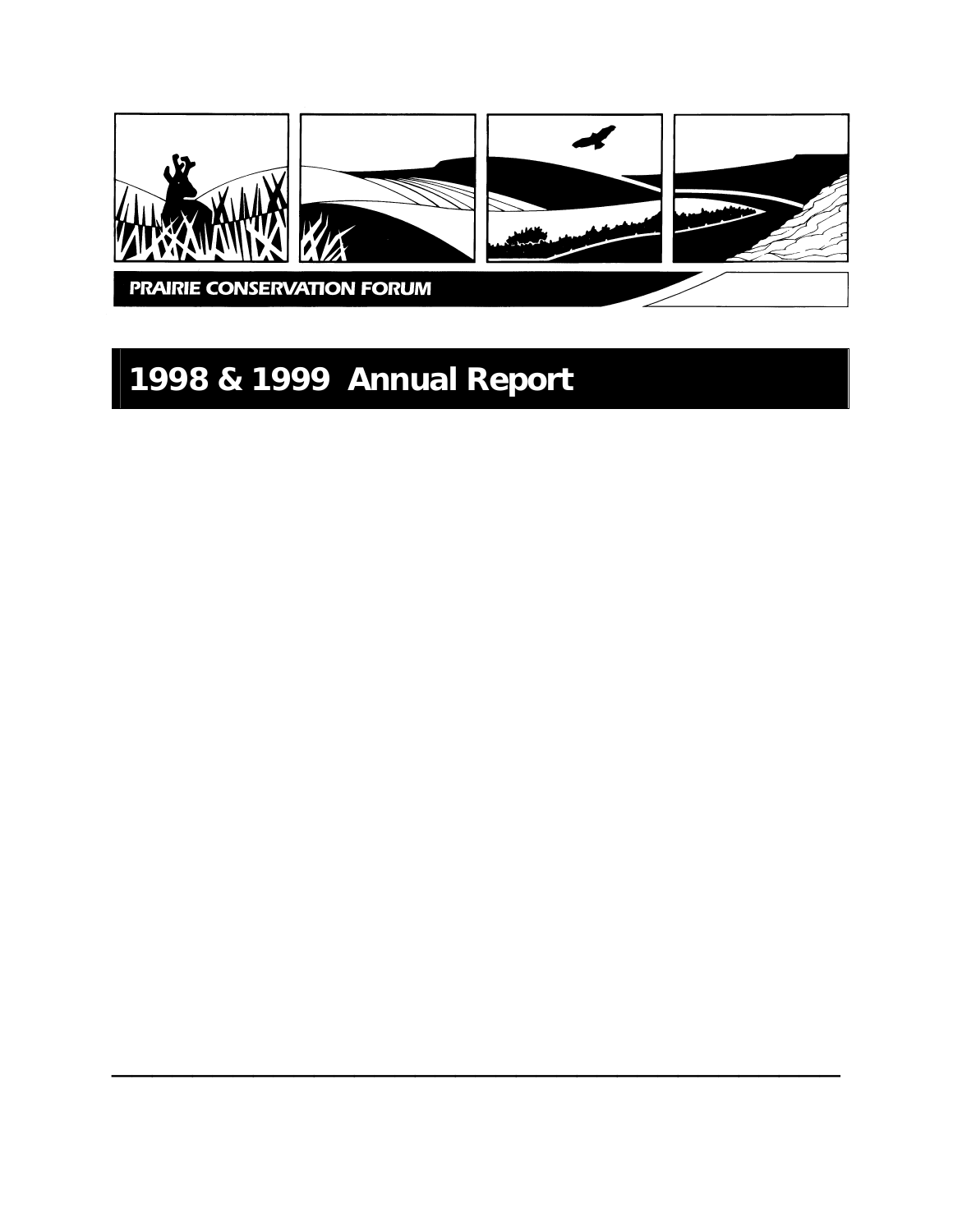#### **ISBN No.: 0-7785-0936-2 Pub. No.: I/798**

February 2000

For more information about the Prairie Conservation Forum, contact:

Ian W. Dyson Secretary, Prairie Conservation Forum c/o Alberta Environment Prairie Region 2<sup>nd</sup> Floor, Provincial Building  $200 - 5$ <sup>th</sup> Avenue South LETHBRIDGE, Alberta T1J 4L1

Tel: (403) 381-5430<br>Fax: (403) 382-4109  $(403)$  382-4109 E-mail: lan.Dyson@gov.ab.ca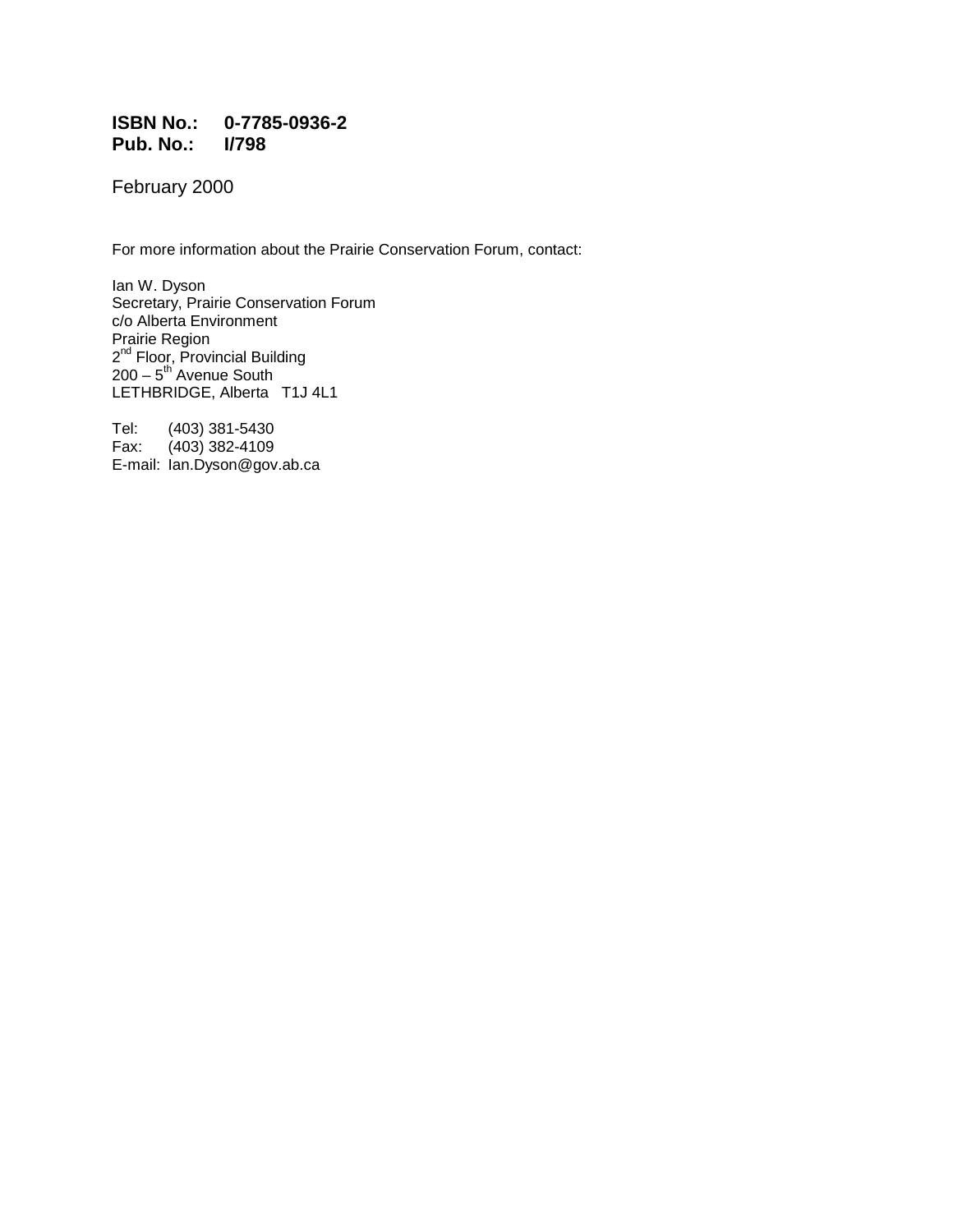# Table of Contents

| Appendix 2: Terms of Reference, Prairie Conservation Forum 11 |  |
|---------------------------------------------------------------|--|
| Appendix 3: Vision, Goals and Objectives - Alberta PCAP 15    |  |
|                                                               |  |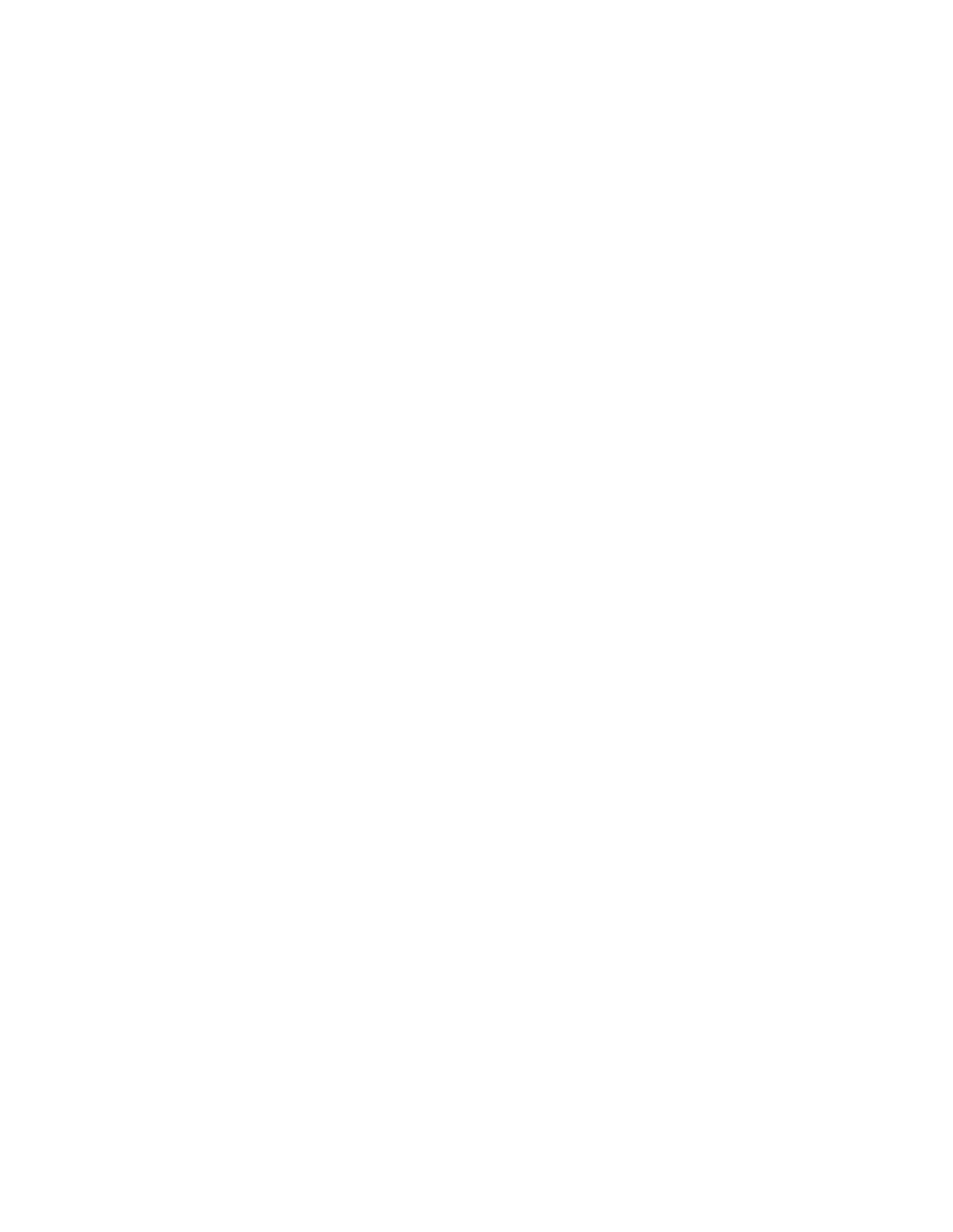# **Chairperson's Report 1998**

1998 was a year of tremendous accomplishments for the Prairie Conservation Forum (PCF). Some notable events included 2 funding opportunities with the other prairie provinces, the inaugural presentation of the Topics in Prairie Conservation Course at the University of Lethbridge, the stellar work of the Communications workgroup, the revitalization of the Prairie Ecological Research Committee, field trips, excellent presentations and the ever stimulating Round Table updates.

One item that made an impact on the Forum's many members was the meeting in Claresholm and the Granum fire tour and presentations. Mark and Jan Daley, ranchers whose home-place and ranch were in the path of the "firestorm", gave a presentation that put a human face on the event and the impact of the fire. The subsequent tour of areas affected by the prairie fire was sobering. It was heartening to see the rejuvenating qualities of the prairie given the right conditions.

The Round Table has always been one of the most important parts of any meeting and the presentations continue to be informative. The PCF presents a unique opportunity for diverse organizations to sit at the table and share projects that sometimes lead to partnerships. In an age of electronic and impersonal communication, "face to face" communication still wins out in my books.

My term as chair was rather painless but only due to the patience, continuity, and tireless efforts of Sam Wirzba and Ian Dyson. It was an honor to have served as Chair of the PCF.

Dave Scobie PCF Chairperson (1998)

# **Chairperson's Report 1999**

Shortly after assuming responsibility for chairing the Prairie Conservation Forum (PCF) in January 1999, I sat down with Ian Dyson and Sam Wirzba to identify goals for the year ahead. Reflecting back, the PCF has accomplished most of these goals, even though there are moments when one wonders how progress can occur at all given that participation on the PCF is voluntary and relies strictly on the motivation and good will of participants – all of whom have numerous other demands on their time and energy.

There were three well-attended meetings with interesting agendas developed by the Steering Committee. Through regular updates, members inform each other about prairie conservation efforts and recognize opportunities to partner on matters of common interest. Protective notations on environmentally sensitive prairie sites was one such matter. A "straight talk" session, introduced this year, enables members to speak frankly about topics on which there may not be agreement. Proposed federal endangered species policy and legislation, the control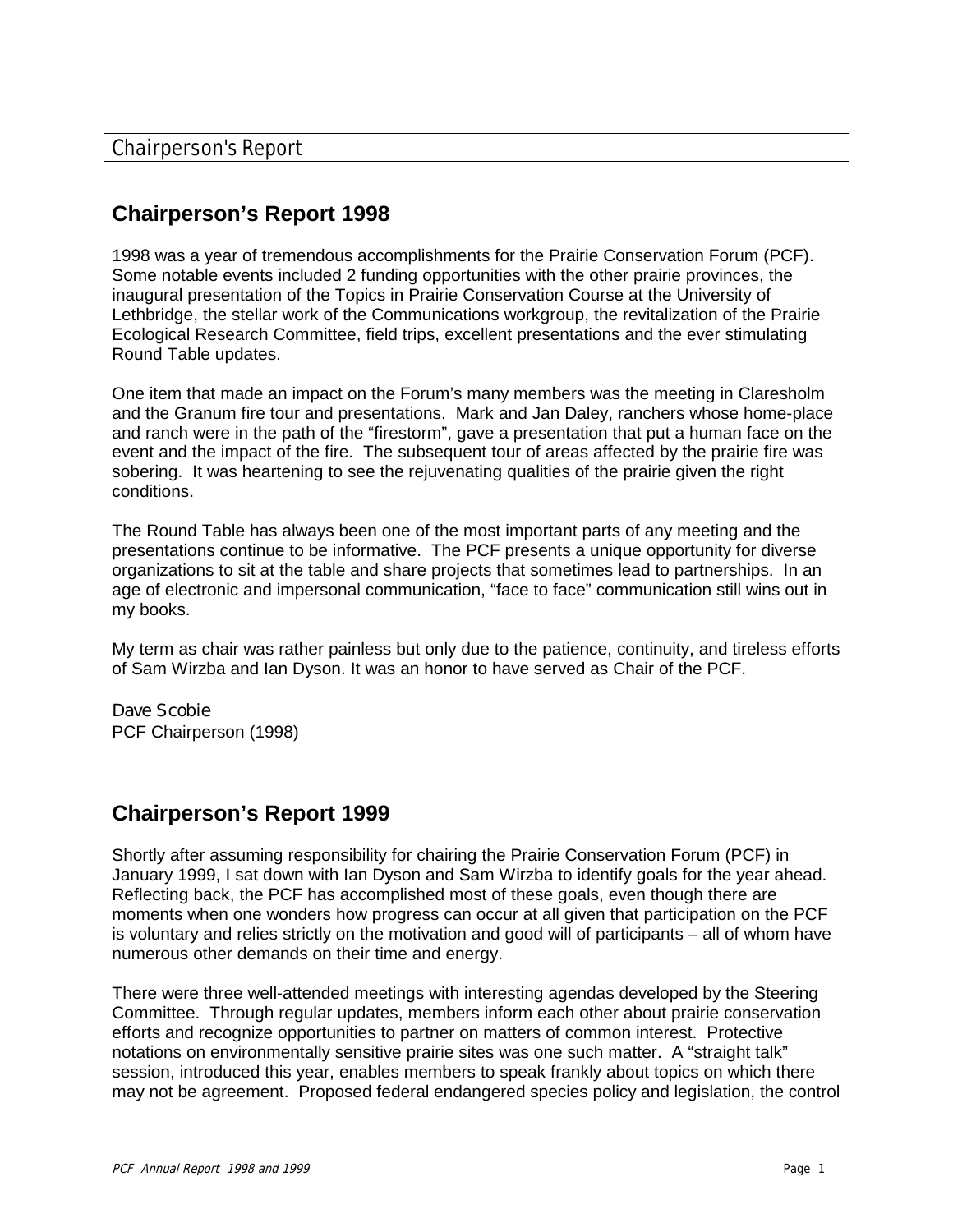of predators and nuisance wildlife, and grazing and fire management research in the Cypress Hills were subjects that led to interesting presentations and discussions. In June, a joint meeting was held with Saskatchewan PCAP members to explore opportunities for collaboration, and it is hoped this will become a tradition.

Most of the PCF's substantive accomplishments are made through committees. PCF subcommittees on communications and research were particularly productive in 1999. There now is an excellent web site, pamphlet and display to help inform others about the PCF and prairie conservation as well as an Internet accessible database of prairie ecology research. And there are three succinct and informative prairie conservation background papers on which to base future communications efforts. The second successful presentation of the Prairie Conservation Course through the University of Lethbridge was another major accomplishment. A key milestone in 1999 was the completion of a digital, native prairie vegetation inventory database. It will be a valuable tool in measuring our progress towards accomplishing the goals of the Prairie Conservation Action Plan (PCAP).

As the new millennium dawns we are awaiting a decision on an application submitted under the Canada Millennium Partnership Program for funding of a major Alberta prairie/parkland conservation initiative. We have initiated the preparation of a third occasional paper on cultural/spiritual views of the prairie. A key challenge in the year ahead will be an evaluation of our progress in implementing the 1996-2000 PCAP and the preparation of a new five-year PCAP.

An outstanding endorsement for the work of PCF was the presentation of an Emerald Award to founder and secretary Ian Dyson in June 1999. Ian and Sam's commitment and prodding catalyze us to accomplish collectively what none of us could accomplish alone. Thank you all.

Cheryl Bradley PCF Chairperson (1999)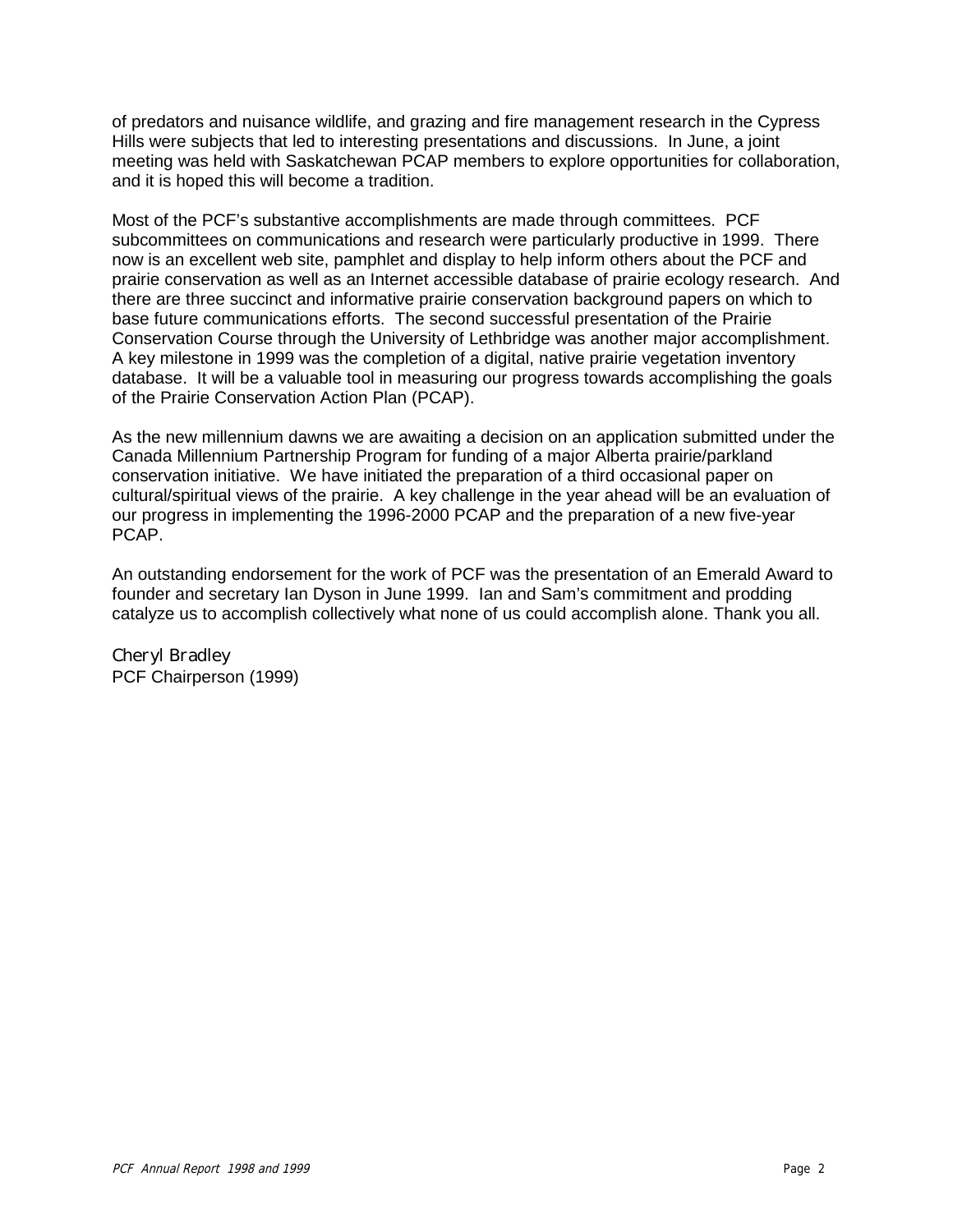#### Summary of Meetings

Each meeting of the PCF provides an opportunity for members to share information and discuss a wide range of issues and projects that involve member organizations. Topical updates are provided on environmental initiatives, planning activities, environmental legislation, nongovernment conservation projects, and various other subjects. This ensures that all member organizations are well-informed about prairie conservation issues; it also encourages networking and liaisons among member organizations.

The PCF held six meetings in the 1998-99 period, two of which were combined with field trips. Each meeting is summarized below.

# *Calgary, January 1998*

A presentation was given on the National Framework for endangered species conservation and on the content of the proposed Canadian Endangered Species Protection Act (CESPA), which had been previously tabled in the House of Commons. Forum members also engaged in a 'workshop discussion' to identify practical ways in which the PCF can inform, assist or cooperate with rural municipalities to conserve native prairie ecosystems.

A new Steering Committee was elected and Dave Scobie was acclaimed as chair for 1998.

# *Brooks, May 1998*

Cheryl Bradley was presented with the *Exceptional Commitment to Prairie Conservation Award* which had been awarded to her at the 5th Prairie Conservation and Endangered Species Conference (Saskatoon, February 1998). The final version of the 1996-97 PCF Annual Report was made available. A presentation was given on the Oldman River Basin Water Quality Initiative—a five year multi-party action plan to address the interrelationship between intensification of land use and water quality in the Oldman River Basin. A presentation was also given on the draft Native Plant Guidelines for Alberta, which are intended to promote the use of native species on disturbed sites within native plant communities on Crown lands.

An afternoon field trip was made to the Antelope Creek Ranch. Members were provided with a historical account of the acquisition and management of the property, current management philosophy, research projects, field days and DU projects on the ranch. A tour of the ranch was made, concluding at Lake San Francisco.

# *Claresholm, September 1998*

The highlights of this meeting at the Claresholm Community Centre were a series of presentations on the December 1997 Granum fire. Following an overview presentation on the meteorological and ecological characteristics of the fire, two local ranchers who experienced the event first hand, Jan and Mark Daley, recounted their experiences on the day of the fire.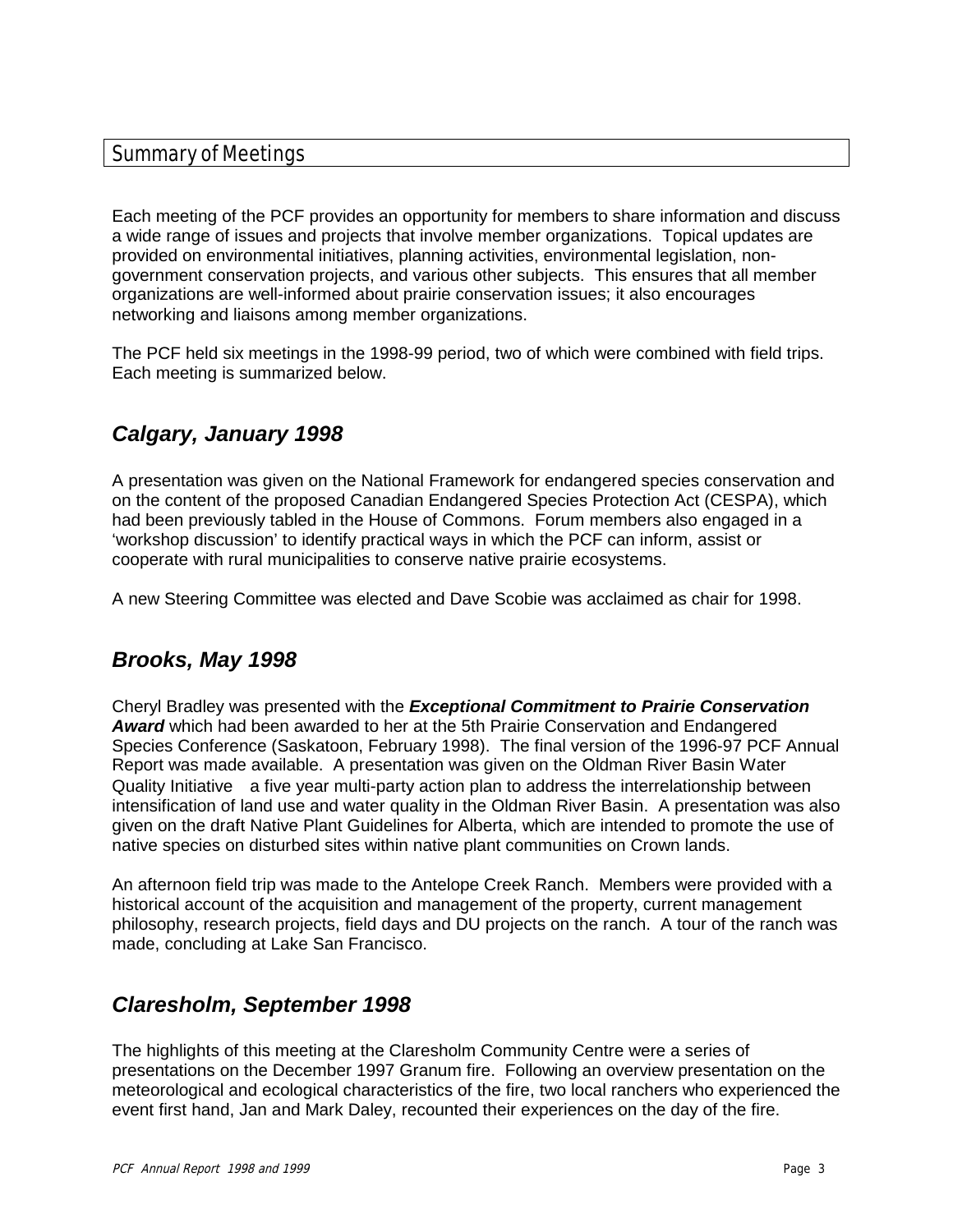A presentation was also given from a ranching community perspective on the likely consequences of implementing recommendations in the Interim Report of the Agricultural Lease Review Committee.

A field tour of the Granum prairie fire was conducted the following day. Members visited several sites at the centre and southern edge of the burn area on the southeast corner of the Porcupine Hills to examine the effects of fire on rough fescue prairie. Various research efferts to document the impacts of a fire on the grassland ecosystem were reviewed.

# *Calgary, January 1999*

Forum members discussed Alberta's involvement in a joint Prairie Provinces' application to the Canada Millennium Partnership Program for grant monies to fund stewardship programs. A presentation was also given on the implementation of the federal government's national endangered species legislation. A consultant, hired to monitor and record the first offering of the 'Topics in Prairie Conservation' course, shared her impressions about the course.

A new Steering Committee was constituted and Cheryl Bradley was elected as chair for 1999.

### *Elkwater, June 1999*

The PCF met at Cypress Hills Provincial Park. There was discussion about the effects of recreational trapping and incidental catch of non-target species in southeast Alberta. Members agreed to introduce a new feature, 'Straight Talk' to PCF meetings. A joint meeting was held with members of the Saskatchewan PCAP Committee to explore potential opportunities for inter-provincial collaboration. A presentation was given on the upshot of the first offering of the 'Topics in Prairie Conservation' course.

A field tour of research projects currently underway in Cypress Hills Provincial Park was conducted by the Alberta Research Council and Park staff. Four projects were reviewed: different prescriptions for controlling shrub encroachment in fescue grasslands on the plateau; monitoring and controlling forest encroachment; evaluating the effects of different grazing strategies on riparian stream systems and aquatic health; and examining the historical frequency and extent of wildfires within the West Block of the Cypress Hills.

### *Lacombe, October 1999*

A presentation was given on the Year 2000 Review of Water Management. The Forum's first 'Straight Talk' topic addressed the control of predators and nuisance wildlife. Open discussion followed a detailed presentation by a wildlife depredation expert.

Members reviewed a proposal to designate a provincial grass as a provincial emblem. The Forum also reviewed the upshot of a multi-year reconnaissance level inventory of native vegetation in the Grassland National Region. Updates on inter-provincial prairie conservation activities were also provided.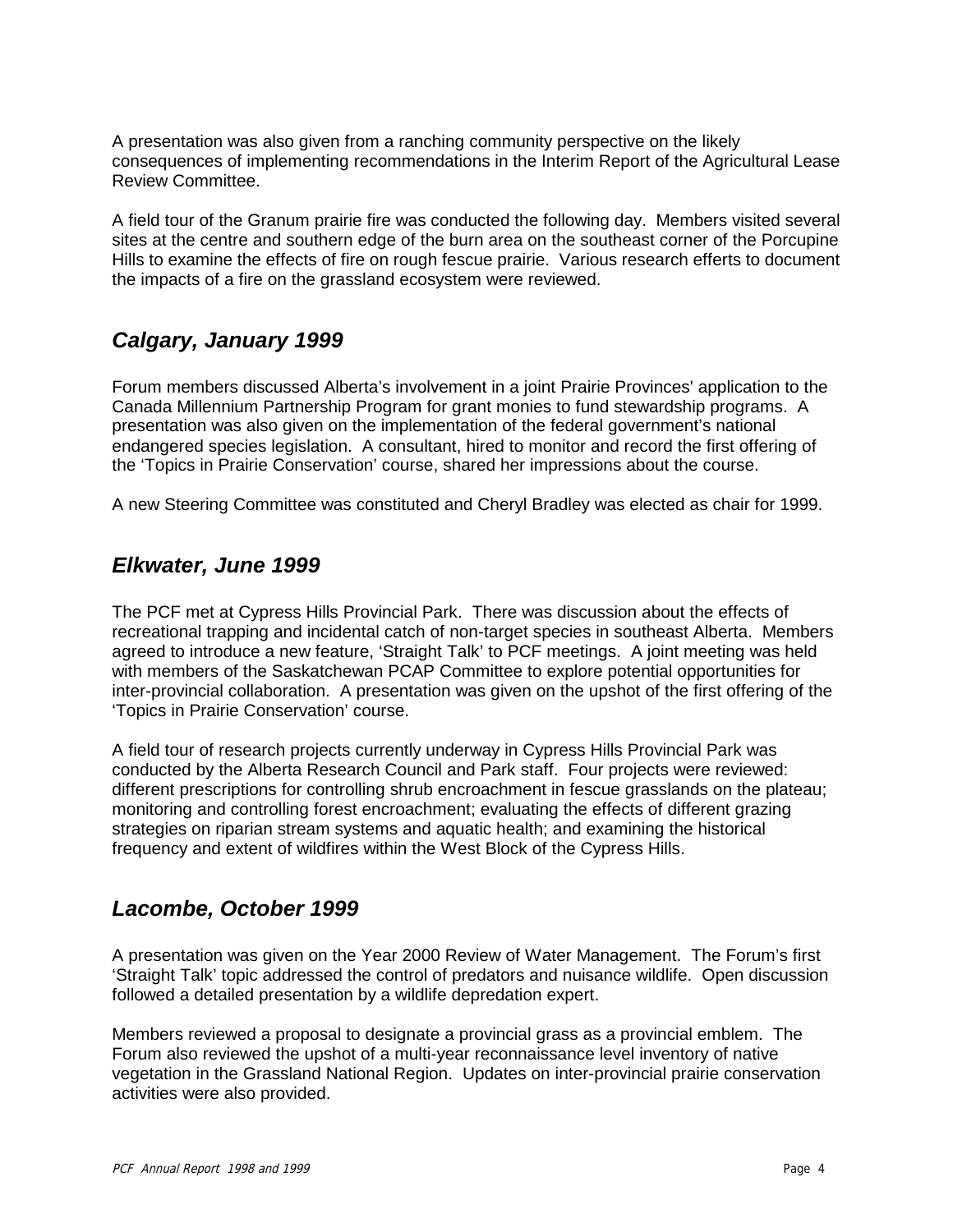# Strategic Priorities of the PCF

In the period October 1998 to May 1999 the PCF worked closely with our provincial counterparts in Saskatchewan and Manitoba to craft and submit a joint application to the Canada Millennium Partnership program. Unfortunately, when the results were released in November 1999, Alberta did not receive any funding. A revised application was submitted in the same month for the final phase of the program requesting close to \$300,000 for a variety of stewardship initiatives and extension and awareness activities.

The Forum continues to participate on the *Prairie Conservation Working Group*, which includes representatives from Manitoba Conservation, Saskatchewan Environment and Resource Management, Canadian Wildlife Service, and World Wildlife Fund Canada. The Working Group holds periodic conference calls to share information and collaborate in coordinating implementation of the three provincial PCAPs. Representatives from the PCF attended the "Romancing the Prairies" workshop held by our Saskatchewan partners in the Cypress Hills in June 1999.

The Forum celebrated its  $10<sup>th</sup>$  anniversary in 1998. When the PCF was constituted in 1989 (under the name: Prairie Conservation Coordinating Committee), large multi-stakeholder organizations were rare. Unlike some multi-party organizations that were formed throughout the 1990s, the Forum has been able to sustain its existence by filling a needed void, by remaining relevant, and by undertaking worthwhile conservation initiatives.

Three PCF work groups have been struck to work on key strategic priorities; they are as follows.

#### **Prairie Ecology Research Committee (PERC)** [objectives: 1.3 and 1.4]

Under the leadership of the Canadian Wildlife Service, PERC was struck in September 1996 to encourage research leading to a better understanding of prairie ecology and the improved management of resources, habitats and species occurring on the prairie landscape. The committee includes representatives from a broad range of organizations and institutions having research interests.

The original Terms of Reference and mandate set out for the PERC include:

- □ The Committee will annually produce a list of completed and ongoing research projects and also a list of priority research needs in prairie Alberta, with a view to improving efficiency and minimizing overlap and duplication. This action will also improve the science base for prairie management.
- □ The Committee will promote research activity beyond the species level, to include communities and ecosystems, and to focus beyond vertebrate animals and vascular plants to include invertebrate animals, non-vascular plants and fungi.
- □ The Committee will encourage the initiation and completion of priority research related to biodiversity conservation.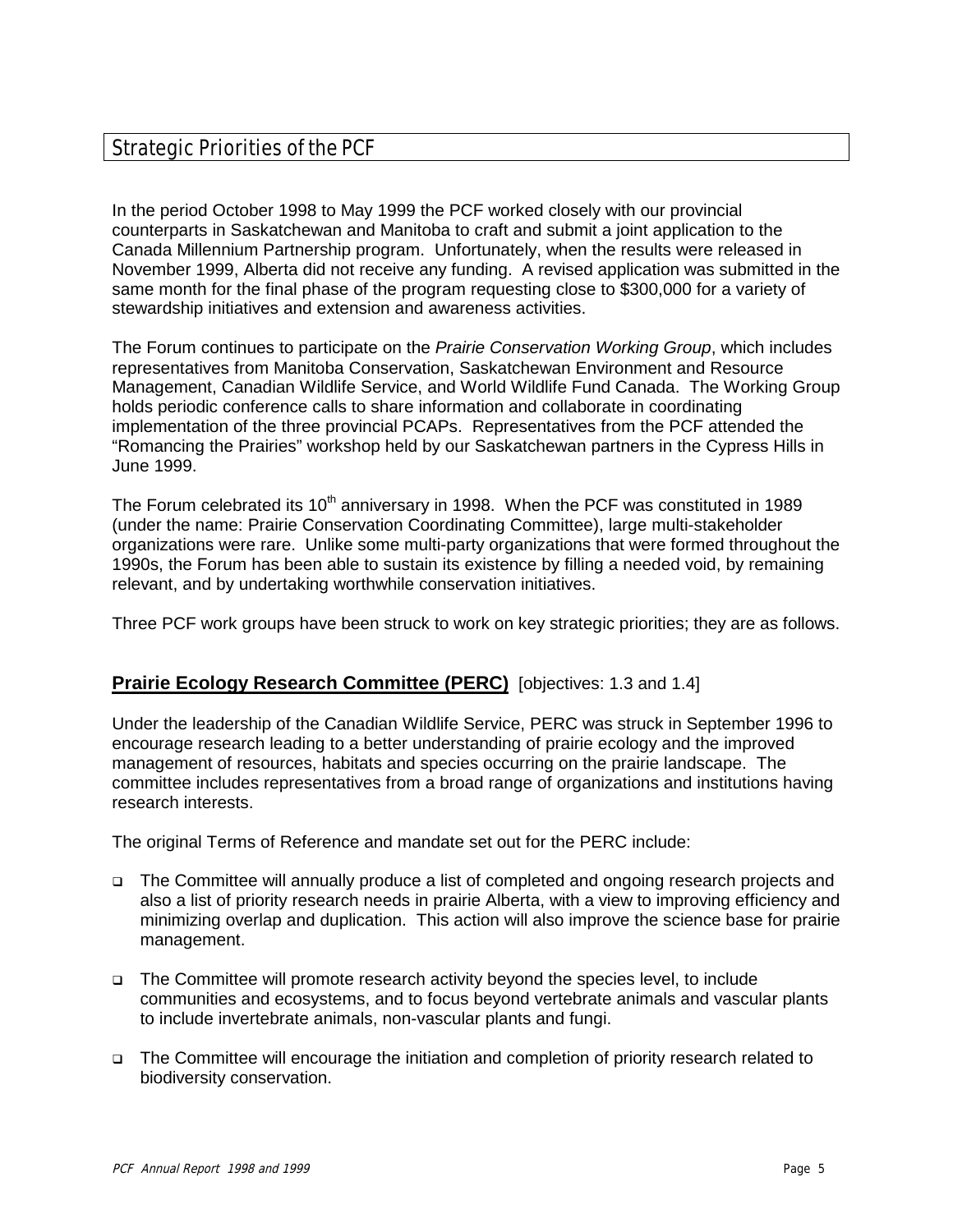- □ The Committee will identify areas of overlap or duplication in research and encourage efforts and opportunities to increase research efficiencies through the sharing of information and resources and conducting joint programs.
- □ The Committee will interpret the significance of prairie research results and recommend appropriate applications.

Committee members are encouraged to make contacts, share information, and network with researchers and scientists interested in prairie research in other jurisdictions.

After a period of relative quiescence in 1998 due to personnel changes, PERC met in Calgary three times in 1999 (January, March and October). Members reviewed information gaps and needs based on a consultant's report that had been produced for the committee in 1997. It was decided that an information inventory of literature was needed that could be updated in an ongoing fashion. It was agreed the information should be widely available electronically and a consultant was retained to develop a formal Website including:

- a bibliographic page holding a reference database with uploading and downloading capacity.
- a page with research gaps in prairie ecology.
- a page for active research with capacity for uploading and downloading of project information.
- the site would include links to other related prairie ecology Websites and information databases as an added service to its users.

At year-end the committee had met once to review the developing Website and make recommendations for improvements.

#### **PCF Communications Strategy** [objective: 4.1]

Under the leadership of Parks Canada, the Communications Work Group has been active producing various PCF communication products during the last 3 years. A number of education and communications projects, activities and products are identified in the Work Group's "Awareness Campaign" document.

Given that the Work Group has successfully fulfilled its mandate, a decision was made at the October 1999 PCF meeting to dissolve the Work Group. Work Group members have agreed to complete all communications projects that are currently underway and to maintain products that require ongoing attention. With the dissolution of Work Group, the PCF Steering Committee will assume responsibility for identifying and overseeing the development of new communication products in the future. The primary communications products developed under the auspices of the Communications Work Group are as follows:

- □ A Writer's Kit was prepared to introduce authors and journalists, attending the 1998 Waterton Glacier International Writers Workshop, to the PCF. Among other things, the kit highlighted various conservation initiatives that the Forum has been involved with.
- □ The PCF has established its own Web Site (http://www.AlbertaPCF.ab.ca), which was relocated to a new server in 1999. The Web Site contains a number of pages dealing with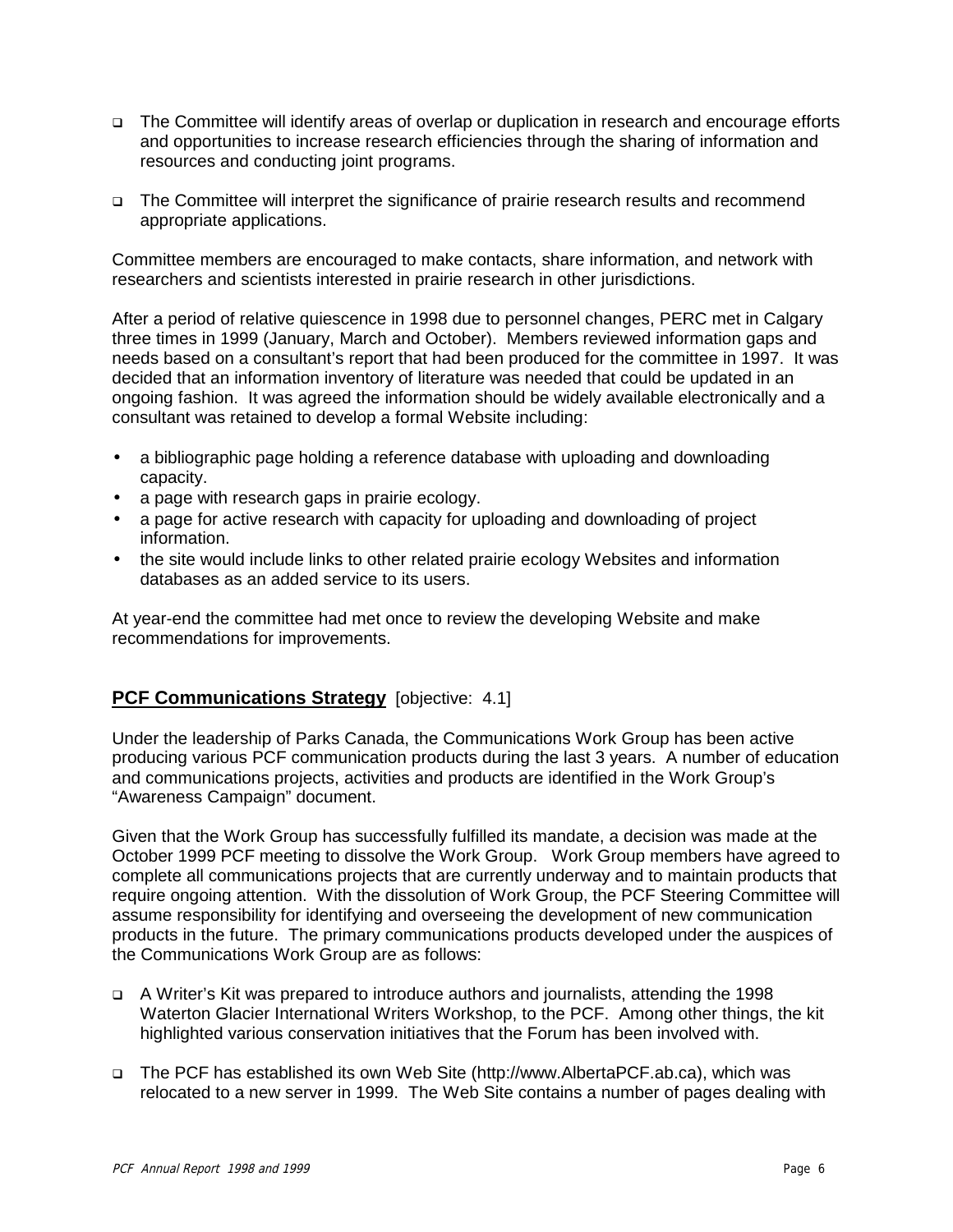the Alberta PCAP, the Forum and it members, and various conservation subjects. Hot links to PCF member organization Web Sites and to the Saskatchewan and Manitoba PCAP initiatives are in place. The Web Site will be expanded and further enhanced in the future. A commitment exists to make periodic updates to the site. The Communications Work Group will be seeking approval of "*Strategic Goals and a Management Strategy for the PCF Website*" at the January 2000 PCF meeting.

- □ Three Background Papers, dealing with prairie conservation themes, were finalized in 1999. These papers were developed by a consultant after auditing the "Topics in Prairie Conservation" pilot course, offered at the University of Lethbridge in the fall of 1998. The papers cover the following topics: *What is Prairie?; Value of Prairie*; and, *Changes to Prairie Ecosystems*. The background information contained in these three papers will be used to produce various PCF communication products in the future. The papers will eventually be placed on the PCF's Web Site.
- The *Native Prairie and Prairie Wildlife, Endangered Spaces and Species* resource, which is intended primarily for educators, was updated and will be reprinted.
- □ The PCF has developed a display. The display is being used at trade shows, conferences, and at various public events. The display is available for use by member organizations on request to increase public awareness about the PCF, the Alberta PCAP and conservation issues.
- □ A draft pamphlet and bookmark have been developed to raise awareness about the PCF, the Forum's action plan, and conservation issues.
- □ Communications Work Group members have shared information on the PCF and the Alberta PCAP at teacher's workshops.
- □ An original grasslands poster has been developed to assist educators (grades 6-9) in delivering curricula on the prairie ecosystem.

No Occasional Papers were produced during 1998 and 1999.

#### **'Topics in Prairie Conservation' Course** [objective: 4.3]

A workgroup was struck in September 1996 to develop a senior seminar course in Prairie Conservation to be offered at the University of Lethbridge.

The course was modelled on the framework of the Alberta PCAP and also used the PCF's Occasional Paper #2 (Prairie Ecosystem Management: An Alberta Perspective) to expose students to the dynamic nature of ecosystem processes, linkages between these processes, ranges of natural variation and indication of sustainability.

With the cooperation of the Department of Biological Sciences, the inaugural offering of the course was held in the fall 1998 semester. Detailed outlines were prepared for each module of the course (modules are listed in Table 1). Two 3 hour sessions (instruction and lab/field work) were held each week. In addition to classroom instruction, students were involved in presentation, lab work, role plays and field trips.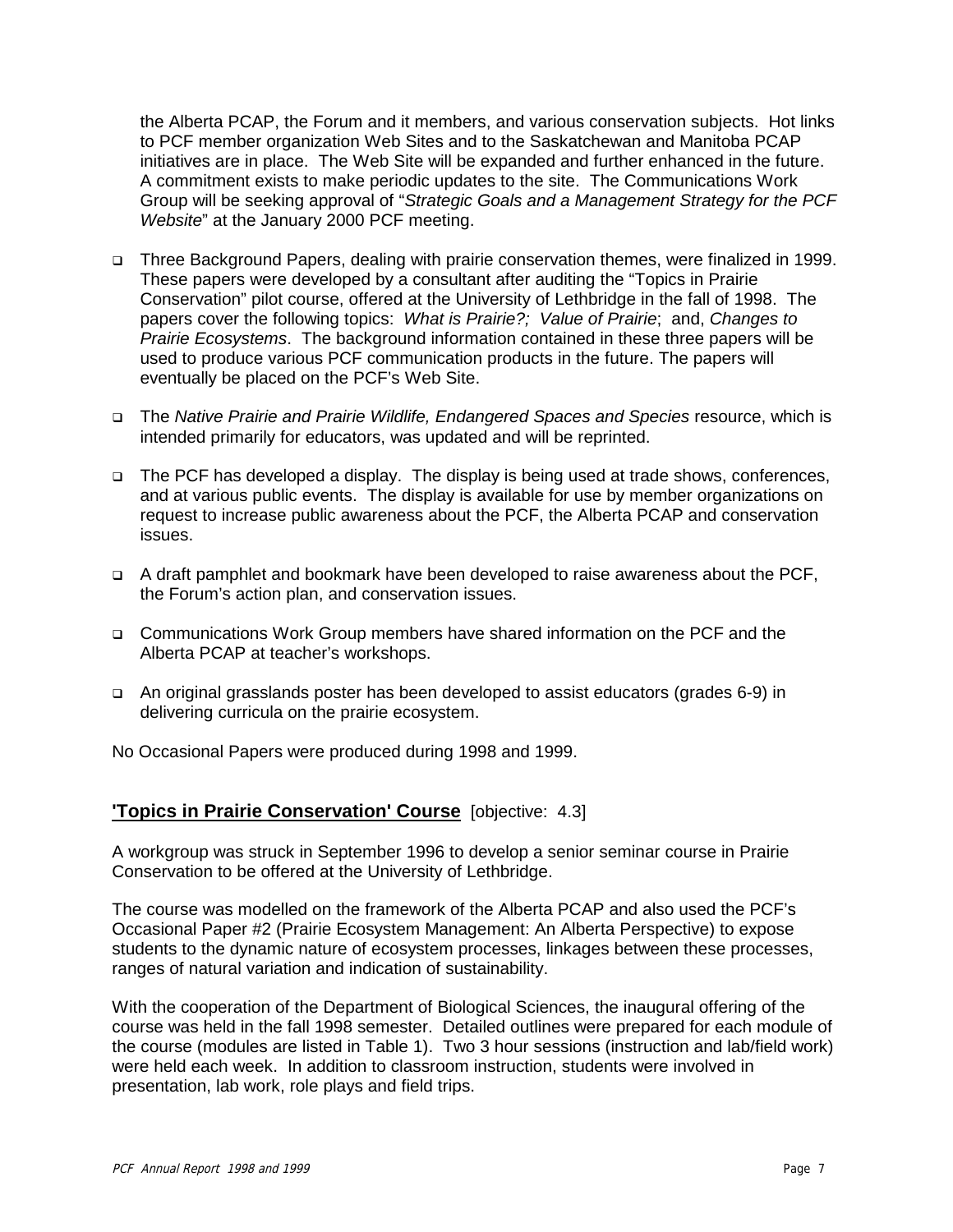Student and faculty evaluations of the course were most positive and the course was offered a second time in the fall 1999 semester at the U of L. Offering the course at other Alberta institutions will be explored in the future.

A consultant monitored the first offering of the course and took detailed transcripts. This material, together with a comprehensive file of instructional materials and resources is being compiled and will be made available to other institutions that would like to deliver this course or modify it. It is the objective of the PCF to see Prairie Conservation taught widely at colleges and universities across the North American Great Plains.

At the end of the reporting period a contract was pending to add information about the course to the PCF's website and interest in offering the course was expressed by Olds College.

#### TABLE 1. Outline of "Topics in Prairie Conservation" Post-Secondary Course4

- *1. Alberta PCAP; prairie ecosystem management*
- *2. The prairie landscape: physical environment, biotic environment, ecological processes and classification*
- *3. The cultural environment*
- *4. Economic and institutional context for prairie conservation*
- *5. Information and research*
- *6. Prairie ecosystem management in urban and industrial landscapes*
- *7. Cultivated landscapes*
- *8. Native rangelands*
- *9. Protection and conservation of native prairie ecosystems*
- *10. Revegetation of disturbed prairie landscapes*
- *11. Influencing public policy/decisions; educating the public*
- *12. Seminar wrap-up; public awareness survey results*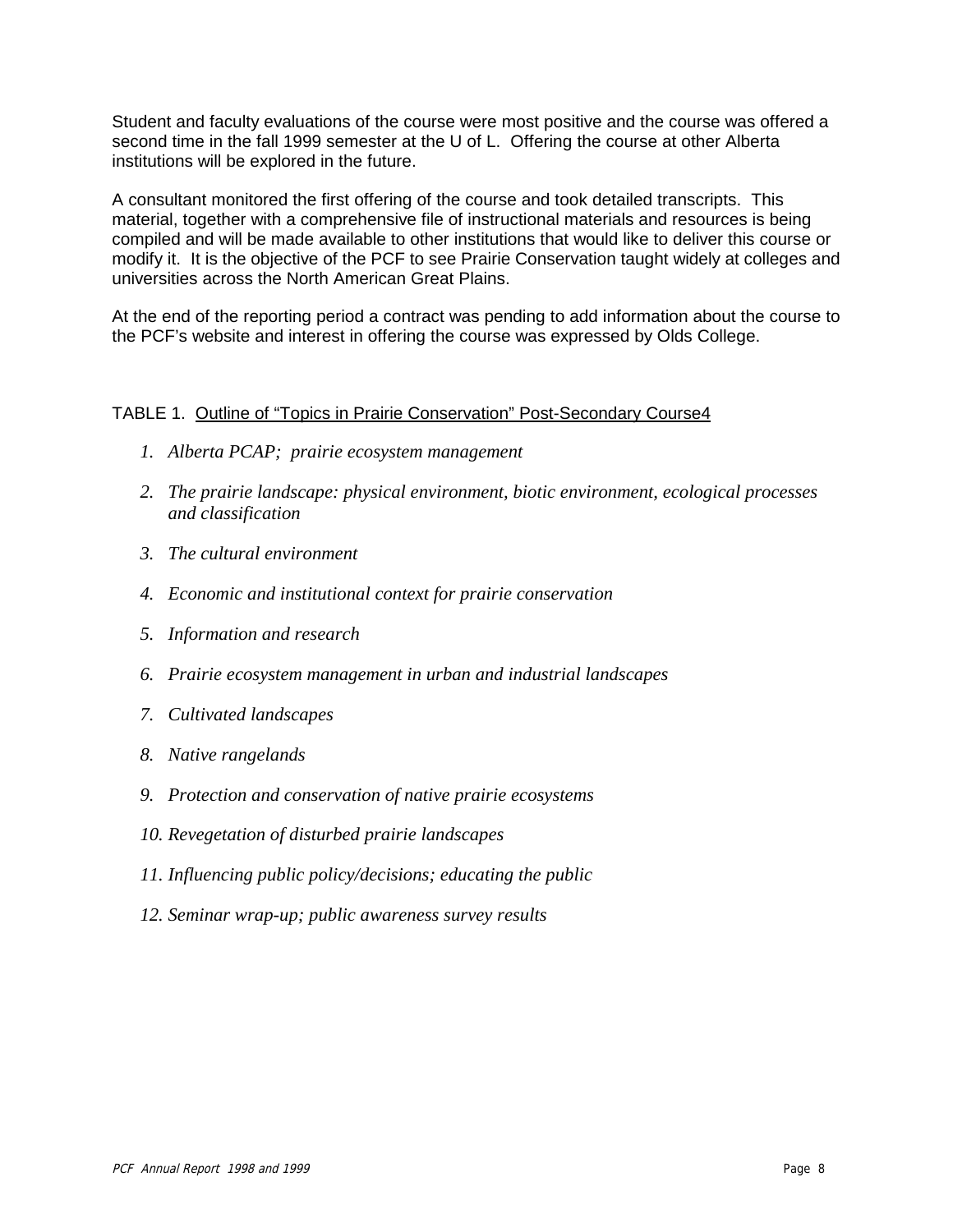# **Appendix 1** PCF Member Agencies

Alberta Cattle Commission Alberta Conservation Association Alberta Conservation Tillage Society Alberta Fish and Game Association Alberta Native Plant Council Alberta Wilderness Association Bow River Project Canadian Parks and Wilderness Society City of Lethbridge Dryland Salinity Control Association Ducks Unlimited, Canada Eastern Irrigation District Federation of Alberta Naturalists

#### *Government of Alberta*

Alberta Agriculture, Food and Rural Development (Public Lands Branch) Alberta Community Development (Provincial Museum of Alberta) Alberta Community Development (Alberta Sport, Recreation, Parks and Wildlife Foundation) Alberta Economic Development Alberta Environment (Natural Resources Service) Alberta Environment (Environmental Service) Alberta Infrastructure Alberta Municipal Affairs Alberta Resource Development (Mineral Resources Branch) Energy and Utilities Board Natural Resources Conservation Board

#### *Government of Canada*

Agriculture and Agri-Food Canada Department of National Defence, Canadian Forces Base- Suffield Environment Canada, Canadian Wildlife Service Parks Canada National Energy Board

Grasslands Naturalists

Nature Conservancy of Canada Operation Grassland Community Palliser Regional Municipal Services PanCanadian Petroleum Limited Parkland Community Services Sierra Club, Prairie Chapter Society of Range Management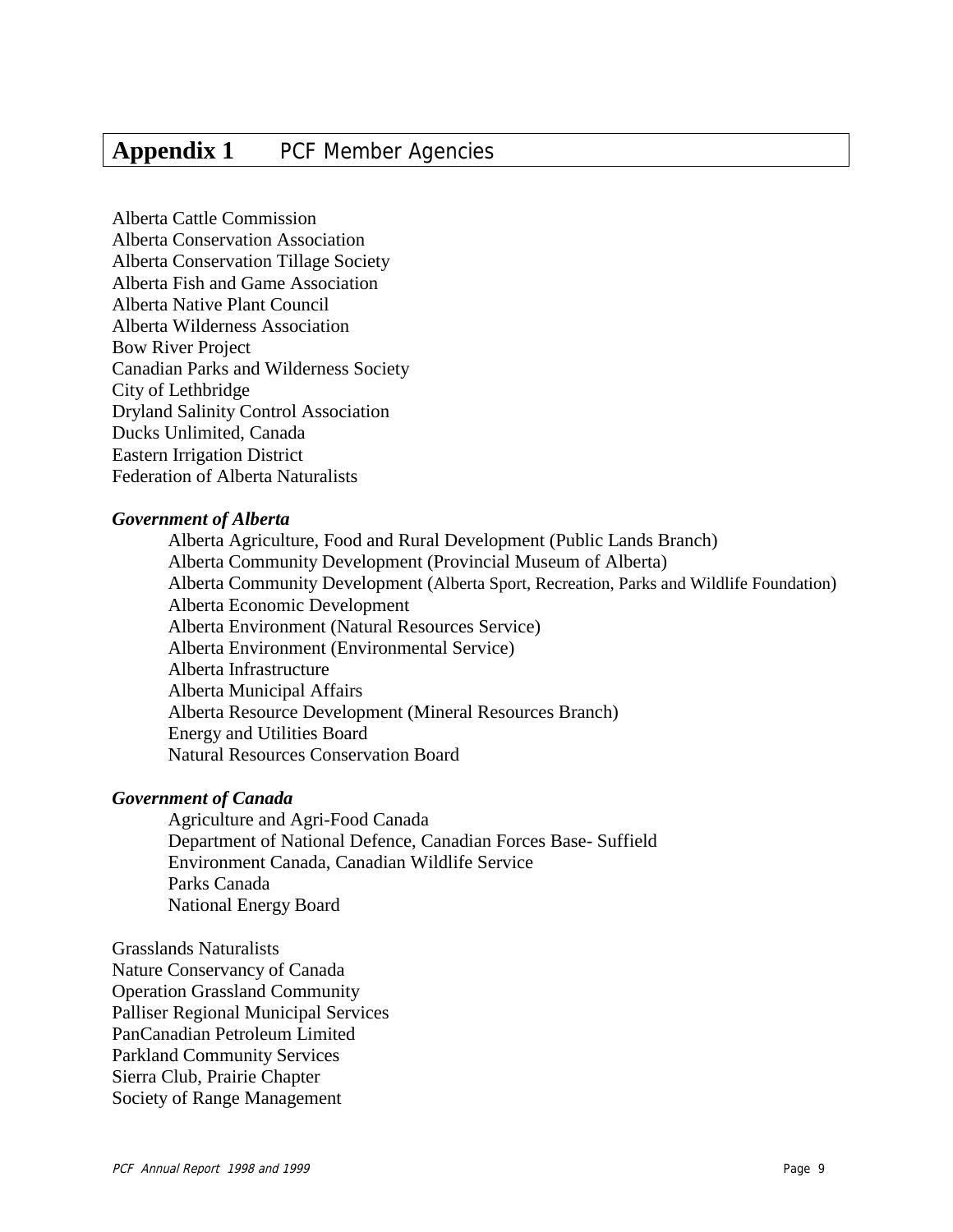Special Areas Advisory Council Special Areas Board University of Calgary University of Lethbridge Wildlife Society World Wildlife Fund Canada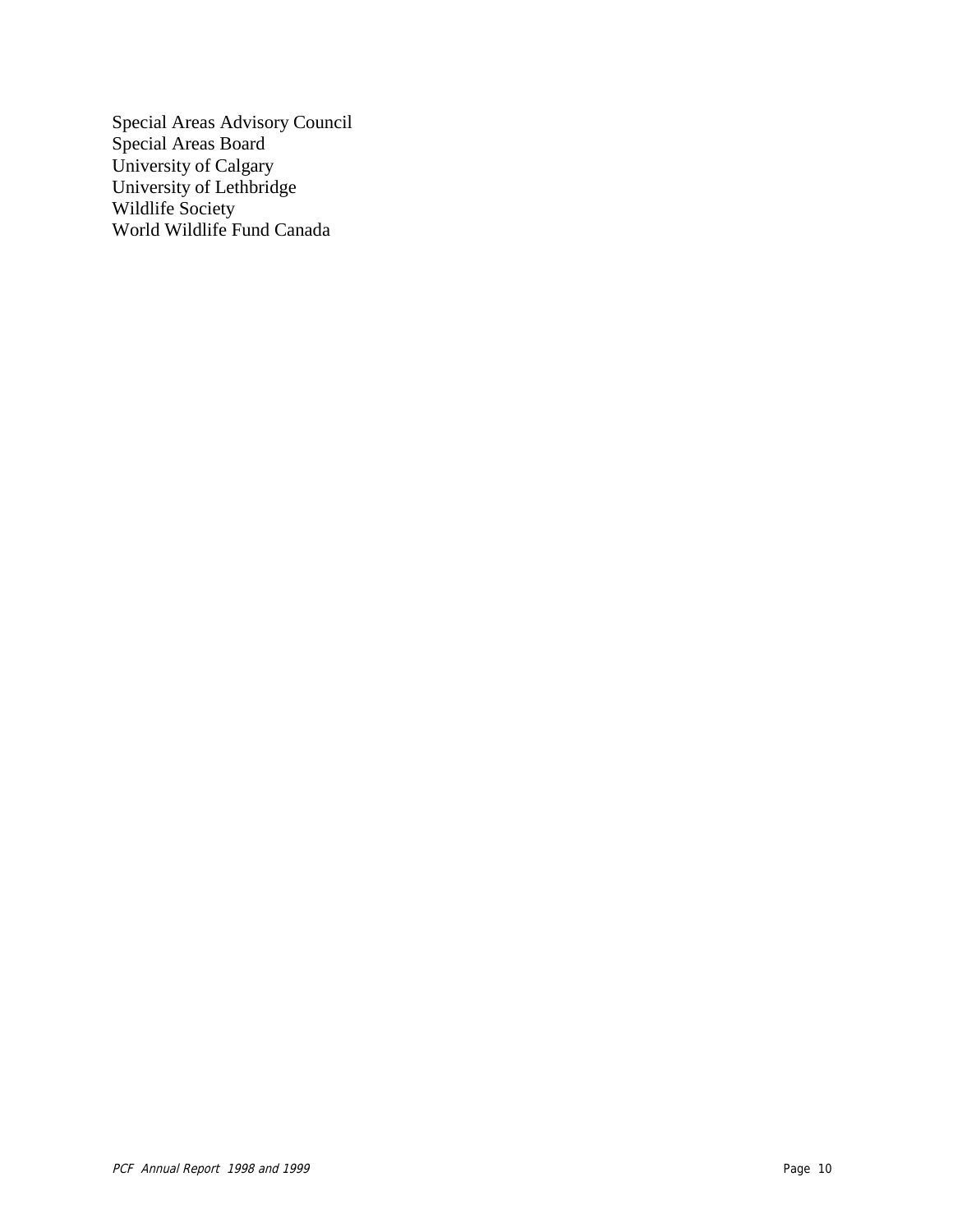# **Appendix 2** Terms of Reference (Prairie Conservation Forum)

#### **AUTHORITY**

Initiated in 1989 by the Government of Alberta as the Prairie Conservation Coordinating Committee. At the discretion of individual member organizations, the committee was reconfirmed and renamed in 1995 as the Prairie Conservation Forum (PCF). The Prairie Conservation Forum is consultative and advisory to member organizations. It does not have legislative, management or program authority or responsibilities. The acceptance of Prairie Conservation Forum recommendations will remain at the discretion of individual member organizations.

#### **DURATION**

The Prairie Conservation Forum is tied to the Alberta Prairie Conservation Action Plan (PCAP), 1996-2000. The committee will exist until 31 December 2000. This tenure may be extended at the discretion of the Prairie Conservation Forum.

#### **PURPOSE**

The purpose or role of the Prairie Conservation Forum is to encourage effective implementation of the Alberta PCAP and provide an ongoing profile for prairie and parkland conservation initiatives. This role has and will continue to focus on three key elements:

- *1. Networking and Information Exchange*
- Serve as a forum for **information exchange and cooperation** between key organizations with interests in or jurisdiction over prairie conservation initiatives;
- Allow **key contacts** to get together periodically to review the plans, projects and programs of member organizations, to assess progress and to integrate program efforts; and
- Where appropriate, **coordinate actions** to manage potential conflicts, avoid duplication and ensure effectiveness amongst the projects of member organizations.
- *2. Steering Prairie Conservation Action Plan Implementation*
- Constitute a **cooperative partnership** between different levels of government and nongovernment organizations in sharing major responsibility for implementing the Alberta PCAP, and also allowing both groups to **share their experiences** and **strengthen mutual goals and objectives;**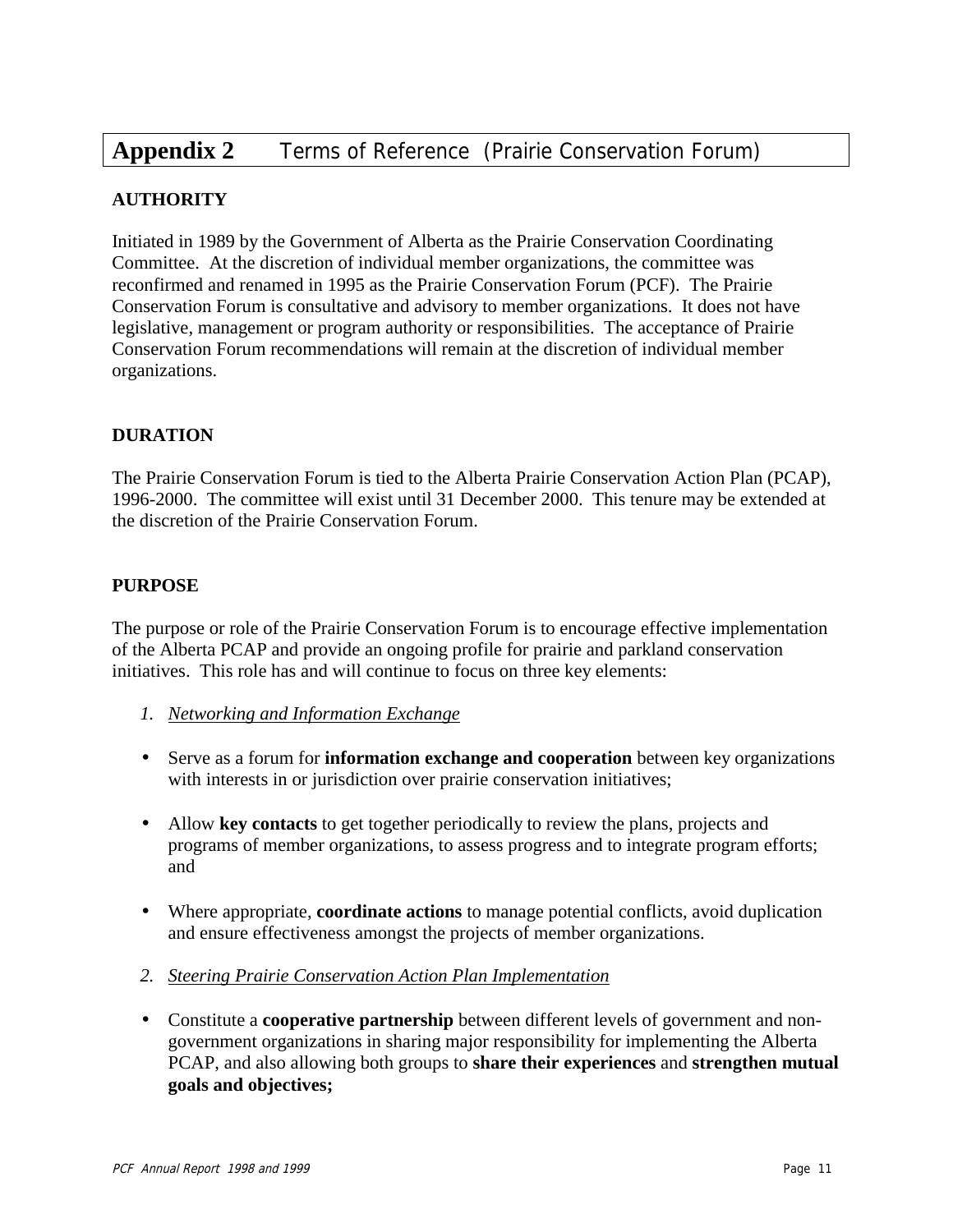- Assess and make **recommendations on overall priorities** for implementation of the Alberta PCAP to those member organizations who are involved in implementation actions. Provide advice to those same members on program or project design and implementation;
- Encourage members to tailor their own programs, policies or initiatives to meet the goals of the Alberta PCAP;
- **Review progress** in implementing the Alberta PCAP;
- **Identify gaps and recommend measures** to rectify such areas as inventory deficiencies or new program requirements; and
- **Encourage coordination and compatibility** amongst major conservation-related initiatives such as the Prairie Conservation Action Plans, the North American Waterfowl Management Plan, Special Places 2000, Wildlands Project, U.S. prairie conservation initiatives, the Alberta Conservation Strategy, and Federal/Provincial Soil Conservation initiatives.
- *3. Public Awareness and Education*
- Adopt **media communication strategies** as appropriate to ensure that significant initiatives and accomplishments are widely communicated publicly; and
- Distribute the **Prairie Conservation award** recognizing individual and group initiatives in support of prairie conservation.

#### **MEMBERSHIP**

There is an "open door" policy on membership in the Prairie Conservation Forum. Organizations or agencies who wish to participate in the work of the committee may join the Prairie Conservation Forum on request. Meetings will be open to the public.

#### **PRAIRIE CONSERVATION FORUM OPERATIONS**

- Chair elected annually by membership.
- Secretary provided by Province of Alberta (Department of Environmental Protection) as per previous arrangements.
- Steering/Executive Committee two representatives from each sector plus member at large (elected annually), chair and secretary.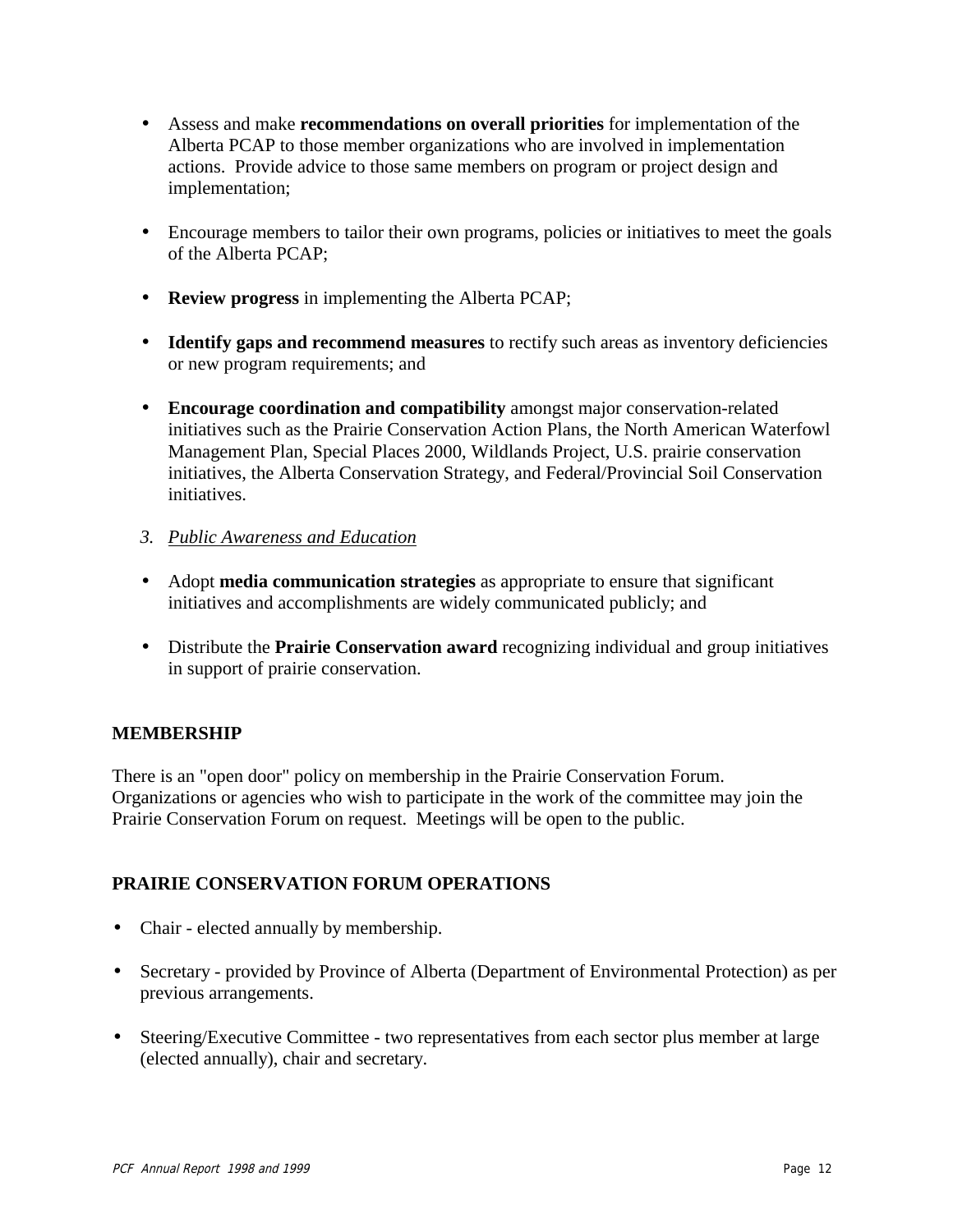• Subcommittees - established to address specific tasks or issues by the Prairie Conservation Forum. Subcommittees will be disbanded once the task has been completed.

#### **LOCAL COMMITTEES**

The Prairie Conservation Forum will facilitate and encourage the development of local or regional committees. However, the Prairie Conservation Forum prefers a loose arrangement without an organizational hierarchy or sanctioning functions.

#### **PRAIRIE CONSERVATION FORUM OPERATIONAL PROCEDURES**

#### *1. Meetings*

- The Prairie Conservation Forum will conduct three general meetings per year. Meetings will be held in the winter (January), spring (April/May) and fall (September). The chair will be responsible for chairing these meetings;
- Additional Prairie Conservation Forum meetings may be called at the discretion of the steering committee when circumstances warrant;
- Notification of the dates(s), location and anticipated agenda items will be mailed to all members at least 30 days in advance of the meeting; and
- The steering committee will meet three times per year to guide the Prairie Conservation Forum in implementing the Alberta PCAP and related initiatives and to prepare an agenda for Forum meetings. Steering committee meetings will be called by the chair with as much notice as possible between Forum meetings.

#### *2. Decisions*

- The preferred method of decision making is by consensus. However, if that approach is not feasible, decisions of the Prairie Conservation Forum will be recorded through a vote of the attending membership. All members will have an opportunity for input through discussion at a Prairie Conservation Forum meeting;
- In the event that a decision is required between meetings, membership votes will be obtained through the appropriate referral mechanism (e.g., mail, fax, E-mail, phone);
- Minority opinions will be recorded if the member(s) holding those views so request; and
- All members will receive advance notification and background information concerning upcoming decisions, at least **30 days in advance.**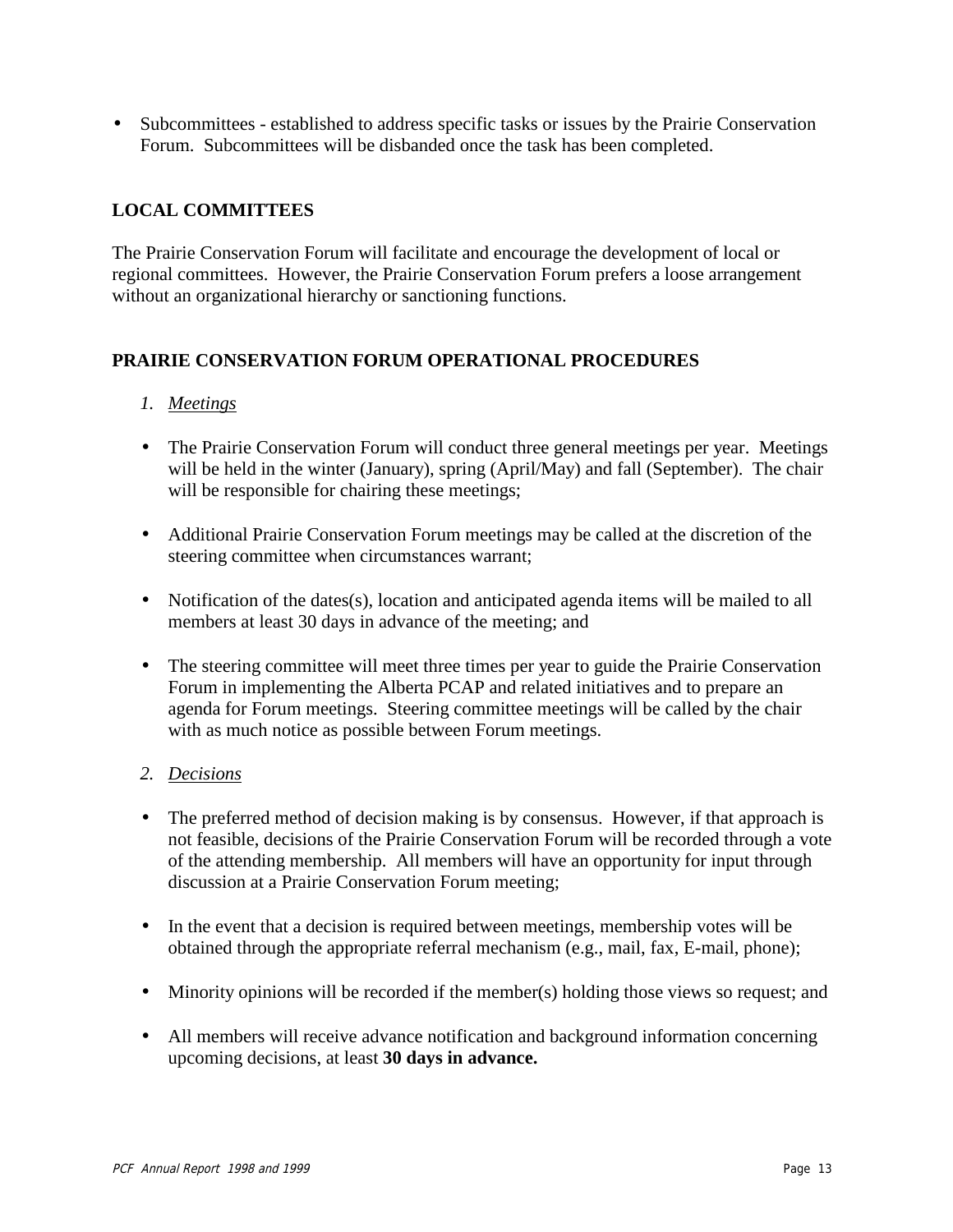#### *3. Documentation*

- The Secretary will be responsible for developing the agendas for the general meetings in close consultation with the chair and steering committee;
- All minutes of meetings and correspondence from the Prairie Conservation Forum will be prepared, distributed and retained by the Secretary;
- Correspondence of the Prairie Conservation Forum will be factual and non-advocacy in tone.

#### *4. Prairie Conservation Issues*

- The Prairie Conservation Forum will register views as a committee on issues which, following discussion, the majority of members feel meet the following criteria:
	- □ The issue relates directly to the Alberta PCAP, and the Prairie Conservation Forum approach is consistent with this Terms of Reference;
	- $\Box$  The issue is significant (i.e, provincial in scope or is otherwise of a sufficient magnitude to be considered as a significant prairie conservation issue); and
	- □ Prairie Conservation Forum representation would be useful or will likely make a difference to the final outcome of the issue.

#### *5. Prairie Conservation Forum Report*

• A report summarizing the activities, projects, decisions and financial transactions of the Forum will be prepared every two calendar years, by March 31 of the following year.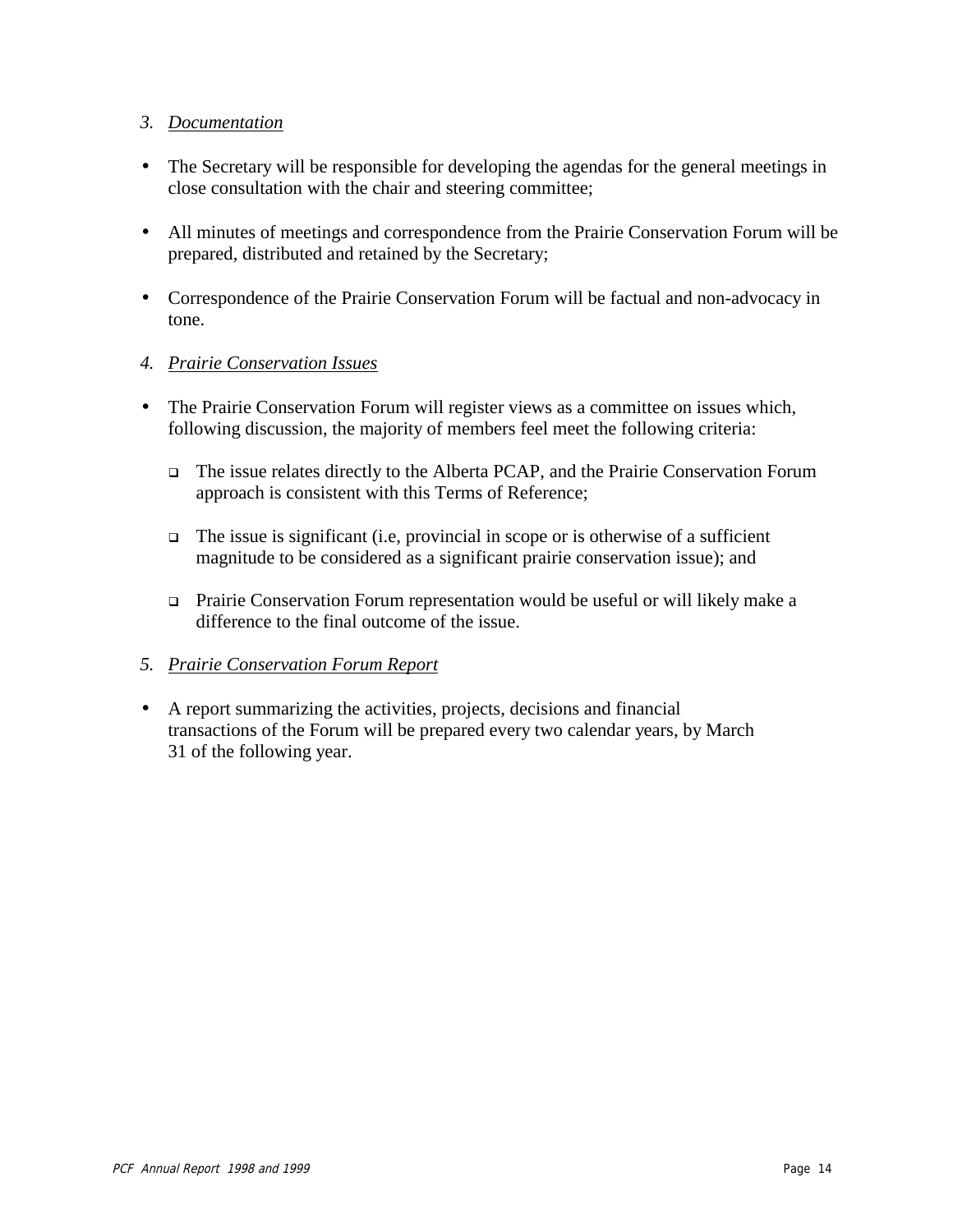# **Appendix 3** Vision, Goals and Objectives - Alberta PCAP

#### **VISION 1996-2000**

The biological diversity of native prairie ecosystems in Alberta is conserved for the benefit of current and future generations.

#### **GOAL 1**

Advance the identification, understanding and use of information about Alberta's prairie ecosystems.

#### **Objectives**

- 1.1 Complete identification of remaining native prairie by 1998.
- 1.2 Improve the accessibility and use of available information.
- 1.3 Promote research and encourage the integration of research and inventory efforts.
- 1.4 Ensure that research and inventory results are applied to ecosystem management in the prairies.

#### **GOAL 2**

Ensure governments at all levels have in place policies, programs and regulations that favour the conservation of Alberta's native prairie ecosystems.

#### **Objectives**

- 2.1 Ensure management policies applied to Crown land under grazing disposition are compatible with the retention of existing native prairie landscapes.
- 2.2 Amend or remove policies and legislation detrimental to the conservation of Alberta's native prairie.
- 2.3 Ensure all new policies and the legislation, regulations and activities arising from them are in accordance with the Alberta PCAP.
- 2.4 Encourage the development and implementation of new policies and programs at all levels that promote the conservation of prairie ecosystems.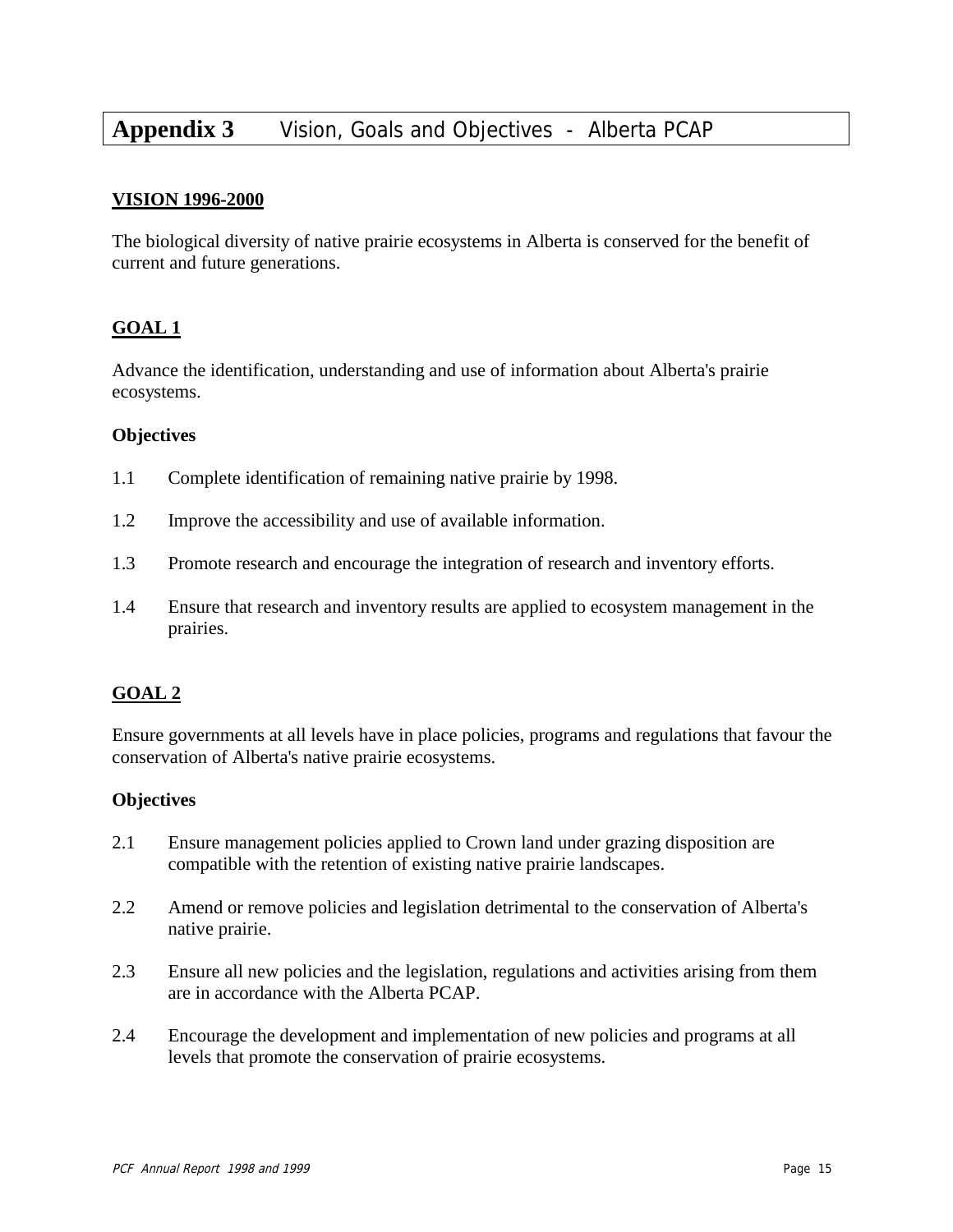#### **GOAL 3**

Adopt land use management practices and protective strategies across the whole prairie landscape that sustain diverse ecosystems.

#### **Objectives**

- 3.1 Encourage the adoption of ecosystem management practices to sustain and conserve all prairie landscapes.
- 3.2 Determine the biotic and abiotic requirements of native prairie species and communities and incorporate these in management practices to sustain these requirements.
- 3.3 Provide specific protection for significant, representative and sensitive ecosystems.
- 3.4 Actively pursue the reclamation of degraded ecosystems.

#### **GOAL 4**

Increase awareness of the values and importance of Alberta's native prairie ecosystem.

#### **Objectives**

- 4.1 Promote an understanding and appreciation of our native prairie ecosystems amongst the public.
- 4.2 Promote an understanding and appreciation of our native prairie ecosystems amongst users of prairie landscapes. Provide information and resources to assist landowners and lessees in conserving prairie habitats on their land.
- 4.3 Encourage the incorporation of prairie ecosystems and prairie conservation into the education curriculum at all levels.